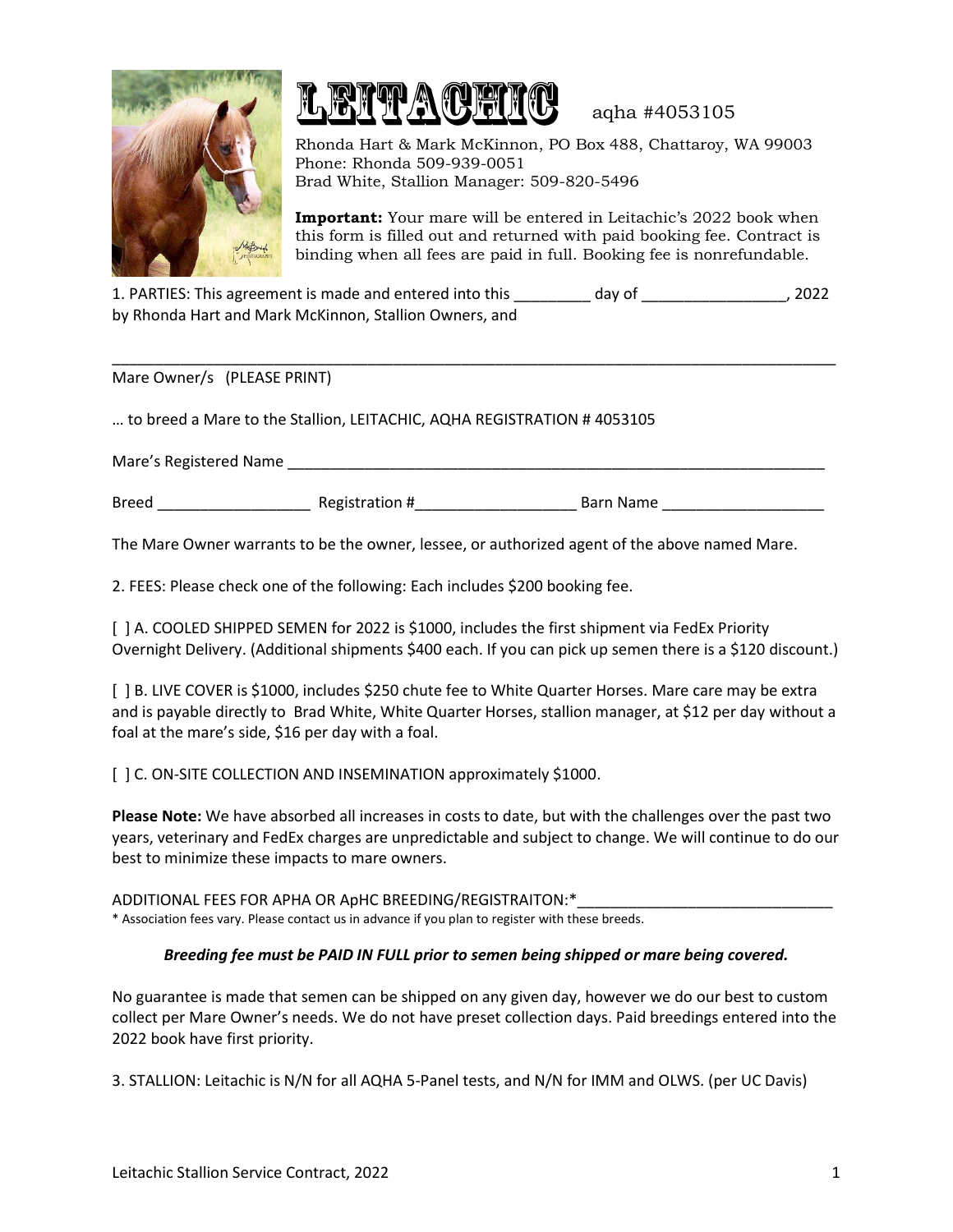4. MARE: Return a copy of Mare's registration with this contract. Paper or digital copies are acceptable. The Mare Owner on the registration papers will be recorded on the Stallion Breeding Report, per AQHA, APHA and ApCH policy.

MARE SUBSTITUTIONS: Mare Owner may substitute a mare other than the Mare designated by this Contract at no charge up until the first shipment of semen has been made, or first cover or insemination. After the first attempt, we require a statement by a licensed veterinarian that the original mare is not in foal in order to substitute a different mare. In the event that more than one mare becomes pregnant per paid breeding, only one foal will be registered until Mare owner pays all requisite fees for a second breeding and any applicable registration fees.

5: LIVE FOAL GUARANTEE: The Live Foal Guarantee pertains to mares that are confirmed in foal during the 2022 season. If the Mare aborts during 2022, Mare Owner has the option to rebreed in 2022, or to wait until the 2023 breeding season.

We guarantee a foal that stands, nurses and maintains normal bodily functions for 72 hours.

The Live Foal Guarantee follows the mare. It applies if the mare changes ownership or is leased.

6: FOAL REGISTRATION: Stallion Owner guarantees to pay for and file Stallion Breeding Reports with AQHA or other appropriate breed association, provided all fees are paid.

**Only foals for which a Stallion Breeding Report has been filed are eligible for registration**. SBRs filed late are subject to a \$50 fee and will be filed only after this fee is paid to Stallion Owner.

We release Breeders Certificates on-line, and will also mail paper copies upon request. While registration of the foal is the responsibility of the Mare Owner, we are happy to help with the process.

7. SEMEN REQUEST PROCEDURE: Complete the COOLED SHIPPED SEMEN INFORMATION FORM and return via mail or email, along with the contract, copy of Mare's papers, and booking fee.

**Requests for shipment must be made by phone at least one day prior to requested shipment.** Semen *order cancellations* must be made prior to 8:00 AM Pacific Time the day of collection. Mare owner is responsible for the cost of collection and/or shipment if order is not cancelled before collection and/or shipment takes place, and any future shipments will be charged the regular \$400.00 fee. **Semen orders are considered confirmed unless you call to cancel.**

PLEASE LET US KNOW IF YOU WANT TO PICK UP SEMEN OR MAKE OTHER TRANSPORT ARRANGEMENTS.

8. SEMEN SHIPPING CHARGES: \$400.00 per shipment, includes collection & extension, container, and FedEx Priority Overnight shipping charges. First shipment is included in the breeding fee. Unfortunately, changes in these fees are out of our control. Mare Owner agrees to pay additional cost.

Counter-to-counter shipments may be arranged for an additional fee (based on airline rates).

We do not ship outside of the United States.

A shipment of semen consists of a minimum of one (1) dose. Whenever possible we send two (2) doses. This depends on the number of semen requests on a collection day. Stallion Owners warrant that at the time of shipment, the semen conforms to the data contained in the cooled semen shipment report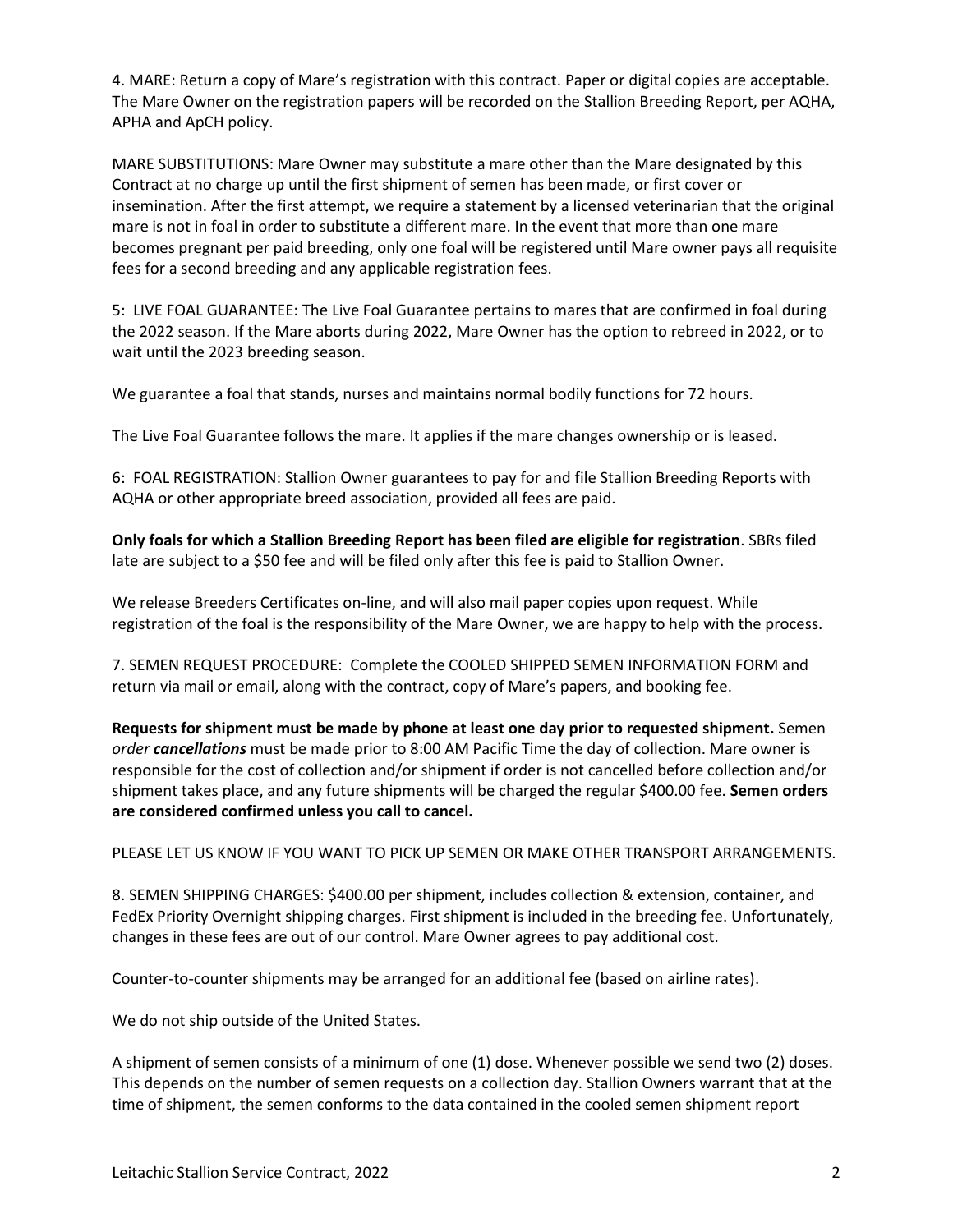submitted with the shipment. If for any reason semen does not meet our standards, we will notify Mare Owner immediately. **We are not responsible for the untimely delivery or condition of cooled-shippedsemen upon delivery as we have no control of the shipment after FedEx takes delivery.** *However, we do our best to insure Mare Owner receives viable semen on schedule.*

Return of Shipping Container by regular mail is appreciated.

9. PAYMENT: Payments can be made by check to Rhonda Hart, PO Box 488, Chattaroy, WA 99003. Or via PayPal to RiMassinghamHart@yahoo.com If using the commercial option of PayPal, Mare Owner agrees to add \$7.00 for the booking fee, or \$35.00 for the entire paid breeding fee to cover PayPal fees.

10. ENTIRE AGREEMENT; CONSTRUCTION; JURISDICTION; ATTORNEY'S FEES. This Contract contains the entire understanding of the parties concerning its subject matter. The invalidity or unenforceability of any term or provision shall not affect the validity or enforceability of the remainder. The Contract shall be construed and governed by the laws of Washington State. Jurisdiction and venue for all disputes connected with this Contract shall be Spokane County, Washington. If a lawsuit is filed with respect to this contract, the prevailing party shall be entitled to collect all reasonable attorneys' fees and costs.

This Stallion Service Contract is valid only for the 2022 Breeding Season - February 15, 2022 through July 15, 2022, unless otherwise agreed upon in writing by both parties. This contract shall not be valid or enforceable until signed and dated by the Stallion Owner after all fees are paid in full.

By signing below, Mare Owner attests that he/she has read and accepts all provisions of this Contract.

|                | 20 |
|----------------|----|
| Date           |    |
|                |    |
| E-mail Address |    |
|                |    |

Mark McKinnon/Owner, Rhonda Hart/Owner

Requests for cooled semen must be made at least one day before requested shipment. We ask that you confirm or cancel the shipment by 12:00 PM (noon) Pacific Time the day prior to your scheduled collection. Orders not cancelled by 8:00 AM the day of scheduled shipment will be shipped.

Mare Owner understands that semen may not always be available when desired, and that weekends, holidays and unforeseen interruptions affect FedEx delivery.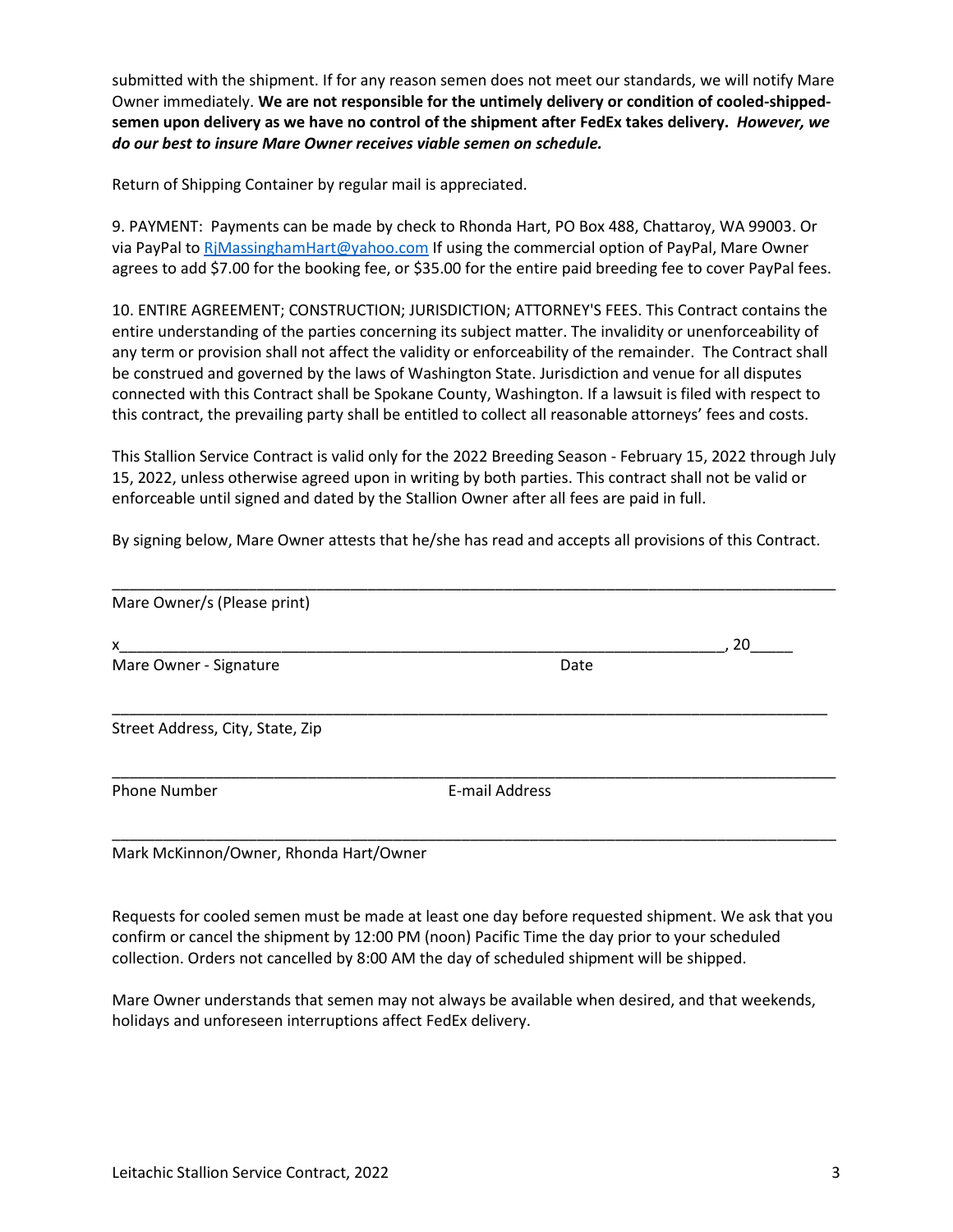## **COOLED SEMEN TRANPSORT**

To ORDER OR CANCEL a shipment call Brad at 509-820-5496 or Rhonda at 509-939-0051.

|                                                                                                                                             | STALLION: Leitachic, AQHA #4053105                                    |  |  |  |
|---------------------------------------------------------------------------------------------------------------------------------------------|-----------------------------------------------------------------------|--|--|--|
|                                                                                                                                             |                                                                       |  |  |  |
| *Please be aware, AQHA lists the name of the Mare Owner on the registration papers as the breeder. This is not up<br>to the Stallion Owner. |                                                                       |  |  |  |
| Destination/Reproduction Clinic Name:                                                                                                       | SEMEN SHIPPING ADDRESS (For FedEx delivery):                          |  |  |  |
|                                                                                                                                             |                                                                       |  |  |  |
|                                                                                                                                             |                                                                       |  |  |  |
|                                                                                                                                             |                                                                       |  |  |  |
|                                                                                                                                             |                                                                       |  |  |  |
|                                                                                                                                             | Does your vet accept Saturday FedEx Delivery?                         |  |  |  |
|                                                                                                                                             | COUNTER TO COUNTER INSTRUCTIONS (Same Day/Night Delivery):            |  |  |  |
|                                                                                                                                             |                                                                       |  |  |  |
|                                                                                                                                             |                                                                       |  |  |  |
|                                                                                                                                             |                                                                       |  |  |  |
|                                                                                                                                             | SHIPPING CHARGES: Counter To Counter to be determined by destination. |  |  |  |
| Please return shipping container to PO Box 488, Chattaroy, WA 99003                                                                         |                                                                       |  |  |  |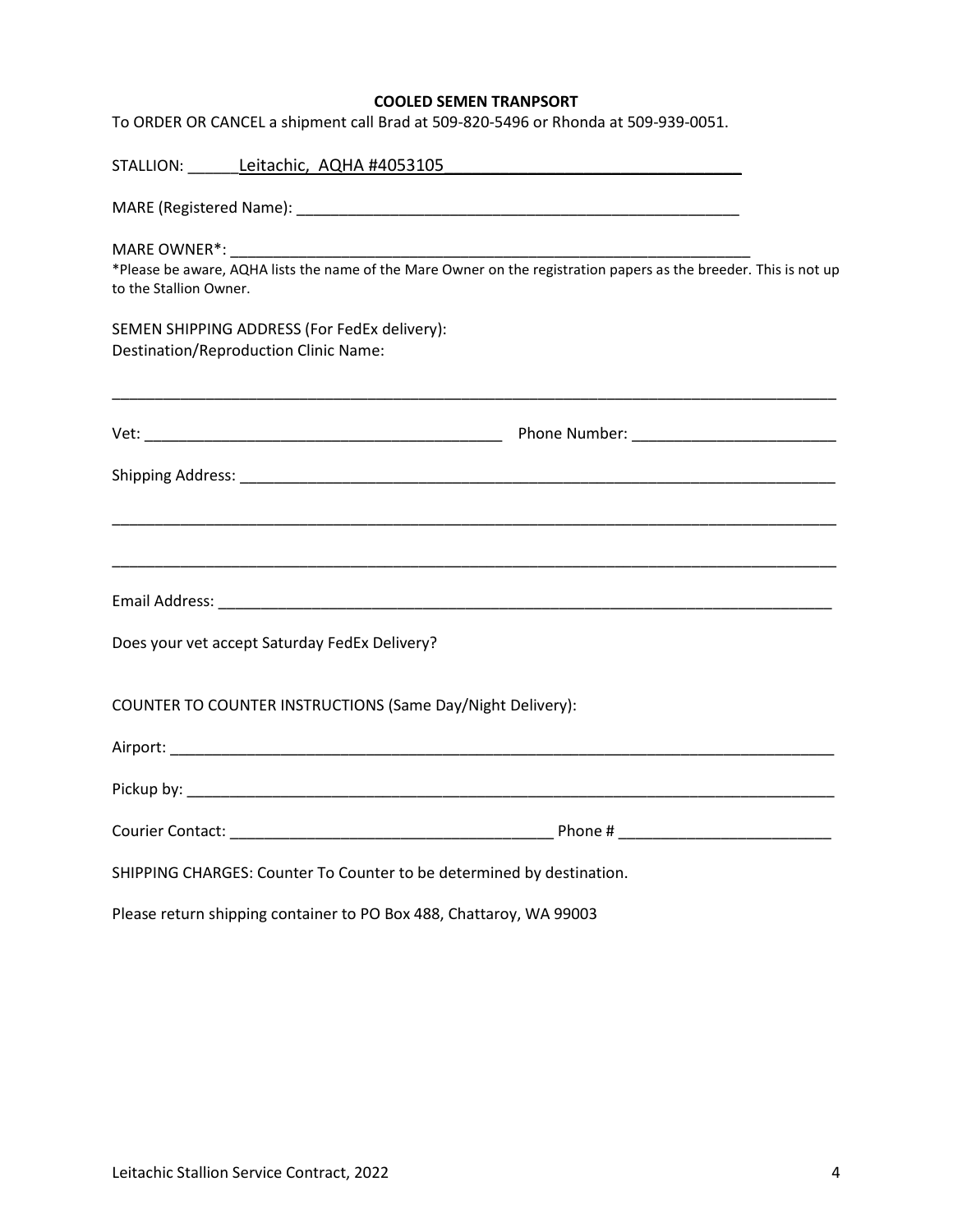## LEITACHIC STALLION SERVICE CONTRACT CHECKLIST:

**[ ]** Book breeding.

**[ ]** Read, fill out and sign Stallion Service Contract

**[ ]** Return Stallion Service Contract along with…

**[ ]** Copy of Mare's registration (do not send original)

**[ ]** Non-refundable booking fee of \$200 (per mare).\*

**[ ]** If breeding by shipped semen, fill out and return Cooled Semen Transport form.

Digital or paper copies accepted. Email[: RjMHart@gmail.com](mailto:RjMHart@gmail.com) or PO Box 488, Chattaroy, WA 99003

**[ ]** Notify Stallion Owner of estimated breeding date.

**Open mares** can be estimated via veterinary ultrasound or teasing. **Pregnant mares** will cycle roughly nine days after birth. Ultrasound or tease to confirm.

**[ ]** Pay stallion service fee in full before anticipated breeding date.

**[ ]** Receive your signed copy of the Stallion Service Contract. *Contract is not binding until paid in full and signed by Stallion Owner.*

For semen shipment:

**[ ]** Place semen order at least one day (24 hours) in advance of needed shipment.

**[ ]** Confirm or cancel semen shipment before 8:00 AM Pacific Time on the day of shipment. Shipments not canceled are presumed confirmed and will be shipped at Mare Owner's expense.

**[ ]** Breed mare.

For Live Cover:

**[ ]** Deliver mare to White Quarter Horses, Lind, WA. (Directions supplied upon request.)

**[ ]** Ultrasound 14 days after insemination to determine pregnancy and check for twins.

**[ ]** Ultrasound again at 28 days to be sure pregnancy has maintained.

**[ ]** Determine due date range. "Normal" is 320 to 370 days. Average is 342 days from breeding (11 months and 11 days)

**[ ]** Wait… wait… wait…

**[ ]** Deliver foal.

**[ ]** Pick a cool name and *register that baby!*

Congratulations!